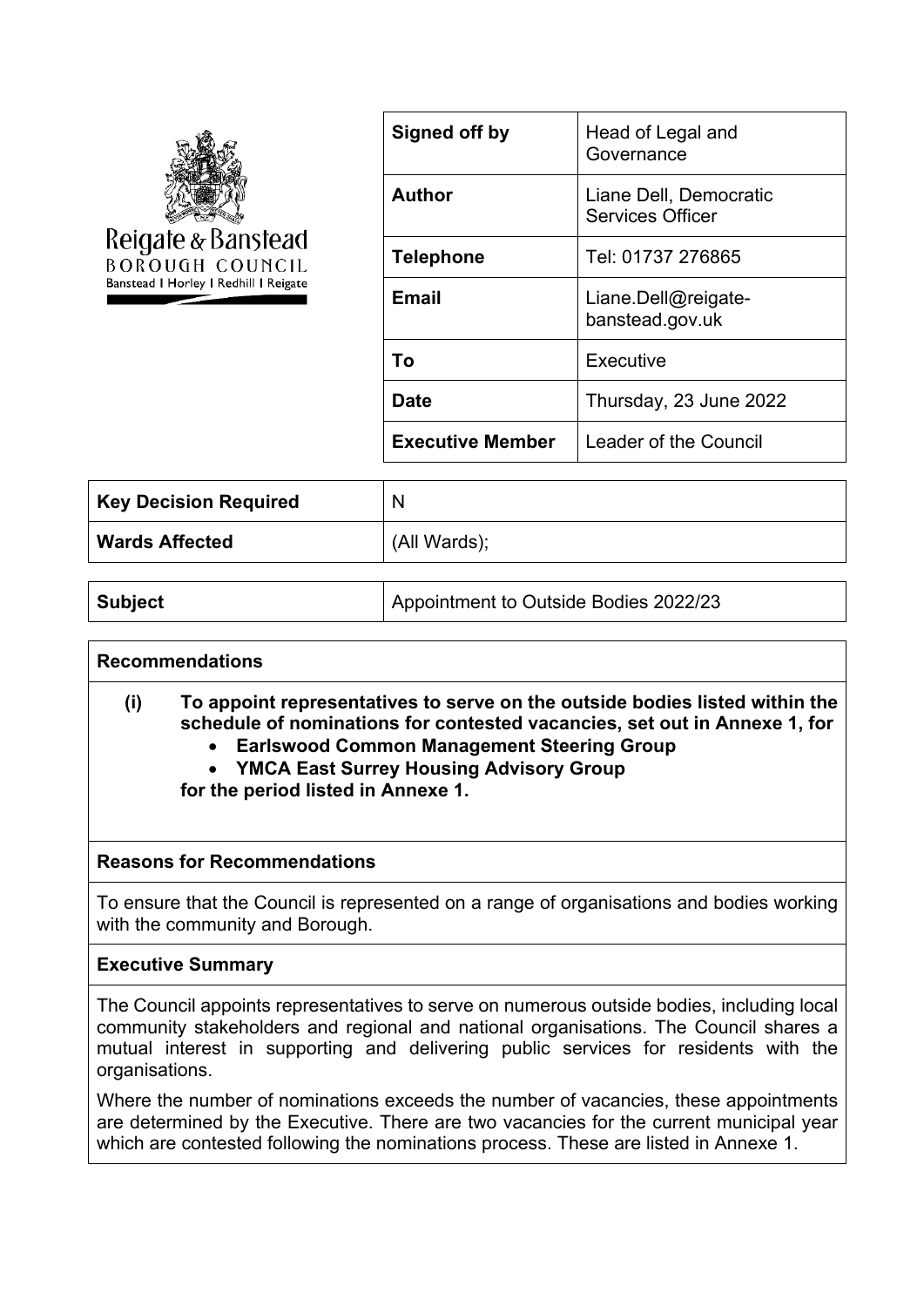# **Executive has authority to approve the above recommendations.**

## **Statutory Powers**

1. Representation on outside bodies is made in accordance with the Local Government Act 1972 and the Local Government Act 2000.

# **Background**

- 2. Appointed representatives perform an important role in engaging with these organisations; building strong relationships between the Council and its partners; and helping to inform policymaking by feeding back information on local needs and best practice.
- 3. Nominees for uncontested vacancies were duly appointed by the Head of Legal and Governance on 25 May 2022under delegated authority arising from 1.14 of the Officer Scheme of Delegation within the Council's Constitution. The [decision](https://reigate-banstead.moderngov.co.uk/ieDecisionDetails.aspx?ID=887) notice is [available](https://reigate-banstead.moderngov.co.uk/ieDecisionDetails.aspx?ID=887) on our website.
- 4. Appointments where the number of nominations exceeds the number of vacancies are referred to the Executive for determination. There are two vacancies for the current municipal year which are contested. These are listed in Annexe 1.

## **Key Information**

#### **Considerations when determining appointments**

- 5. Appointments to outside bodies are made irrespective of political allegiance to ensure that the most suitable applicant is selected having regard to the requirements of the appointment, applicable local knowledge, skills and the attributes of the nominees.
- 6. In some cases, an organisation may have expressed a preference for nominees within a specified ward area; or nominees with particular skills or knowledge to fulfil the role effectively. Following a review of the Council's records with each of the outside bodies concerned, this information is included (if known) within Annexe 1.

# **Options**

## 7. **The Executive may appoint any combination of nominees listed within the schedule at Annexe 1**

This is recommended to ensure that the Council remains represented on a range of organisations and bodies working with the community and Borough.

## 8. **The Executive may ask officers to seek new nominations**; or

This is not recommended where the number of nominees already exceeds the number of vacancies, as this would delay the appointment of representatives.

## 9. **Not to appoint any representatives.**

This is not recommended as it would:

harm the reputation of the Council; and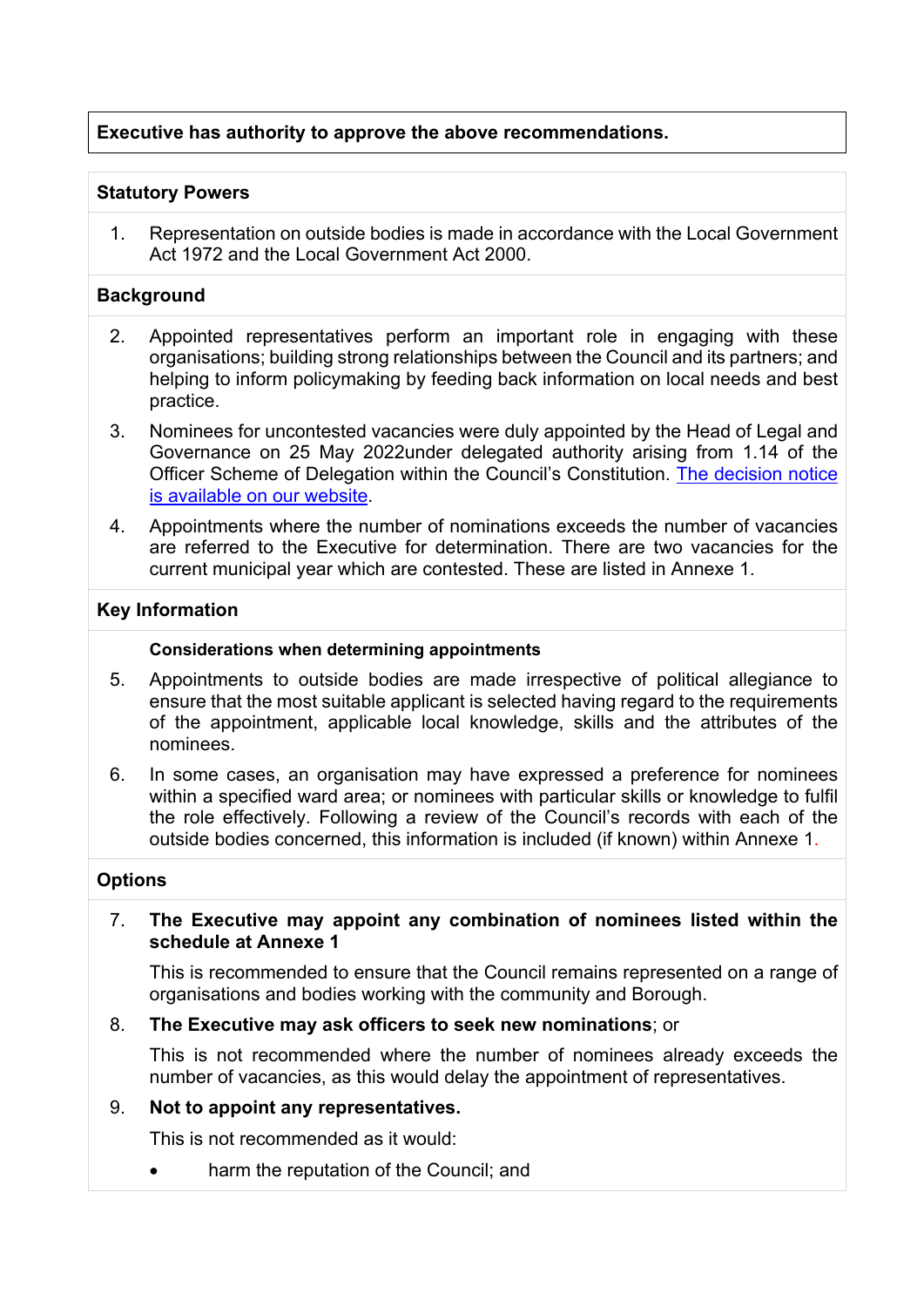lead to a loss of engagement with local community stakeholders and regional and national organisations with whom the Council shares a mutual interest in supporting and delivering public services for residents.

#### **Legal Implications**

- 10. Representatives appointed to serve on an outside body may be expected to act as a trustee and their conduct may be regulated by the Trustee Act 1925 / 2000, if applicable and relevant Charity Law.
- 11. Appointed representatives will therefore need to consider whether their appointment(s) could lead to a conflict of interest with their membership of the Council and its committees; and, whether to update their information on the Council's Register of Interests.

#### **Financial Implications**

12. There are no direct financial implications arising from this report. Those Members formally appointed to external organisations as the Council's representative are able to claim expenses in accordance with the Members' Allowance Scheme. These costs can be met from existing resources.

#### **Equalities Implications**

- 13. It is important that appointments to outside bodies are made by the Council in a fair and representative way best suiting the interests and diversity of Borough residents. The individual merits of each nominee should therefore be considered against the requirements of each organisation (if specified).
- 14. Due to the sensitive nature of the services supported by some of these organisations, they may express a preference that an appointed representative is of a particular gender.

#### **Communication Implications**

15. None.

#### **Environmental Sustainability Implications**

16. None.

## **Risk Management Considerations**

17. None.

#### **Other Implications**

18. None.

# **Consultation**